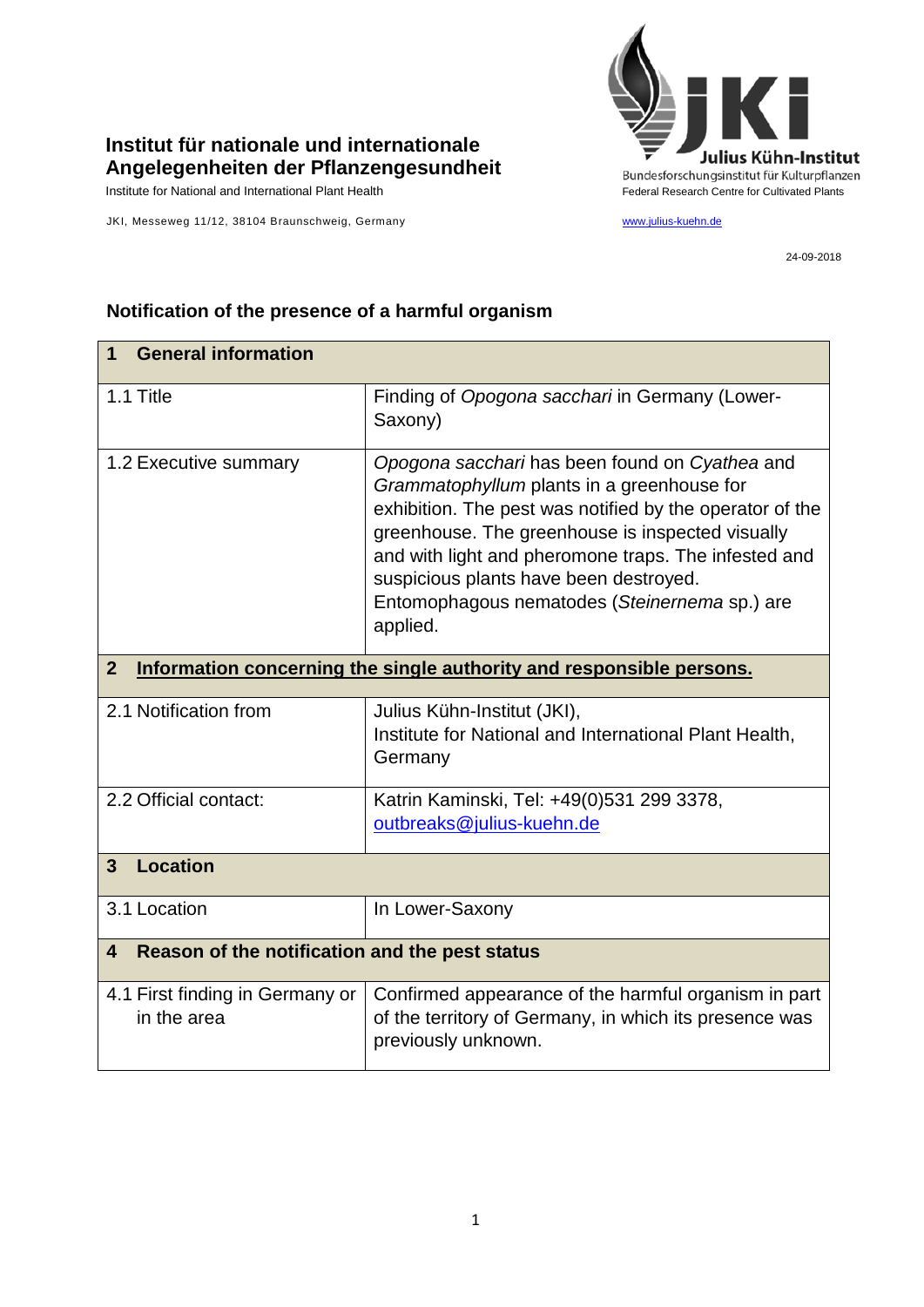| 4.2 Pest status in Germany before the<br>official confirmation of the presence,<br>or suspected presence, of the<br>harmful organism. | Transient, in some areas, under<br>eradication                                                 |  |
|---------------------------------------------------------------------------------------------------------------------------------------|------------------------------------------------------------------------------------------------|--|
| 4.3 Pest status in Germany after the<br>official confirmation of the presence<br>of the harmful organism.                             | Transient, in some areas, under<br>eradication                                                 |  |
| Finding, sampling, testing and confirmation of the harmful organism.<br>5                                                             |                                                                                                |  |
| 5.1 How the presence or appearance of<br>the harmful organism was found.                                                              | Information submitted by professional<br>operator                                              |  |
| 5.2 Date of finding:                                                                                                                  | 10-09-2018                                                                                     |  |
| 5.3 Sampling for laboratory analysis.                                                                                                 |                                                                                                |  |
| 5.4 Name and address of the Laboratory.                                                                                               |                                                                                                |  |
| 5.5 Diagnostic method.                                                                                                                | visually                                                                                       |  |
| 5.6 Date of official confirmation of the<br>harmful organism's identity.                                                              | 21-12-2017                                                                                     |  |
| Infested area, and the severity and source of the outbreak in that area.<br>6                                                         |                                                                                                |  |
| 6.1 Size and delimitation of the infested<br>area.                                                                                    | 300 m <sup>2</sup>                                                                             |  |
| 6.2 Characteristics of the infested area<br>and its vicinity.                                                                         | Physically closed conditions:<br>greenhouse                                                    |  |
| 6.3 Host plants in the infested area and<br>its vicinity.                                                                             | Palms, ferns, orchids, other foliage<br>plants                                                 |  |
| 6.4 Infested plant(s), plant product(s) and<br>other object(s).                                                                       | Cyathea, Grammatophyllum, plants<br>already planted, not to be reproduced or<br>moved          |  |
| 6.5 Severity of the outbreak.                                                                                                         | Only individual plants were found to be<br>infested                                            |  |
| 6.6 Source of the outbreak.                                                                                                           | Presumably, infested plants were<br>purchased from German and Dutch<br>traders for exhibition. |  |